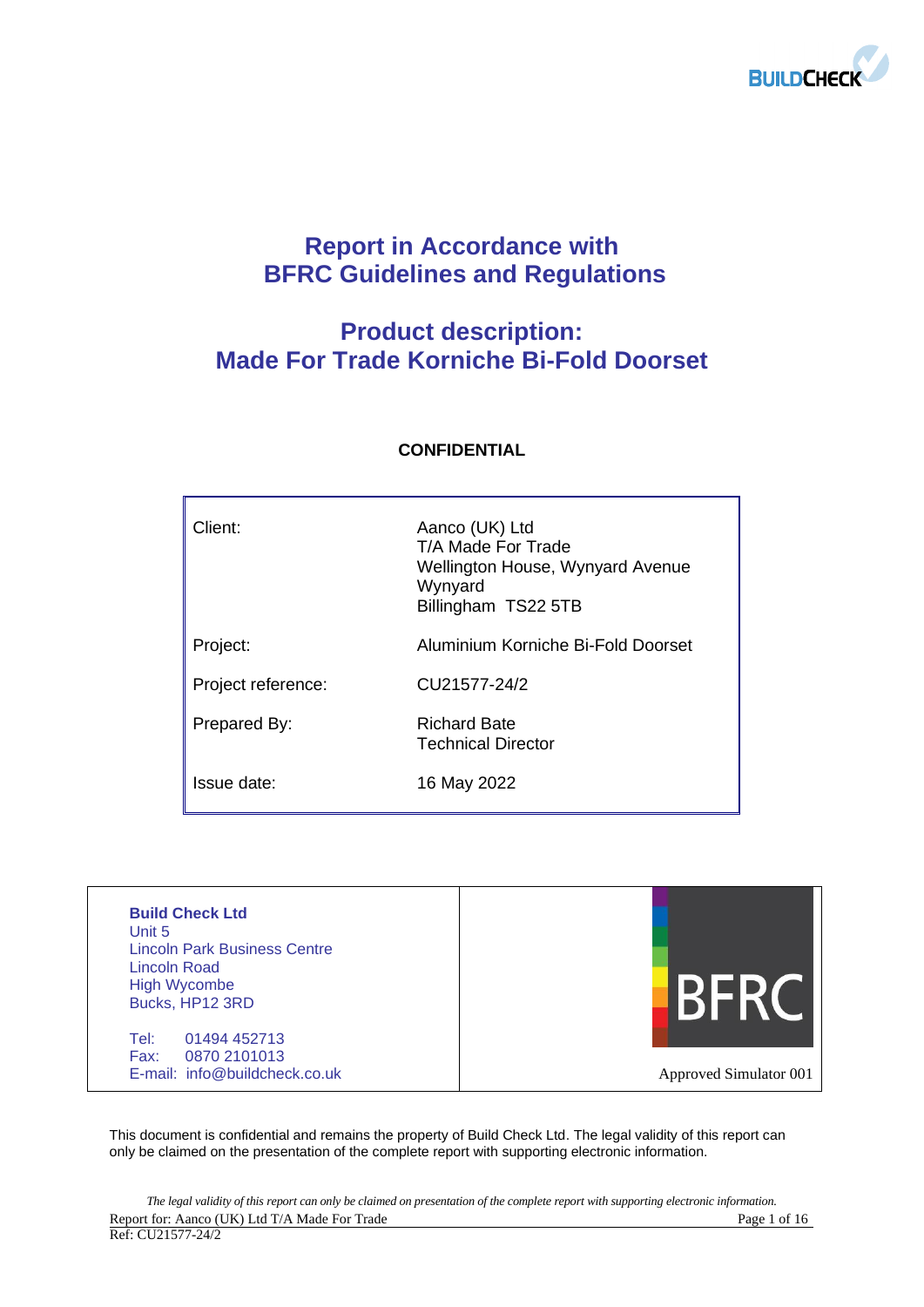

## **1 Introduction**

The U-value calculations of the Made For Trade, Korniche bi-fold doorset detailed below were commissioned by Ashley Gaunt of Made For Trade.

## **2 Validation of Program**

The BISCO 12.0 analysis software has been validated against proofs in Annex I (I1 to I10) of BS EN ISO 10077-2:2017.

## **3 Analysis Method**

The frame profile results detailed below are provided by computer simulation using BISCO 12.0 software program and BFRC guidelines and regulations.

## **4 Summary of Results**

A summary of results are detailed in the following sections. The details supplied for the analysis as well as all information required to verify the analysis can be found in the attached CD.

## **4.1 Frame thermal transmittance (following the principles of BS EN ISO 10077-2)**

| <b>Frame Profile</b> | Frame Thermal Transmittance $(U_i)$ |
|----------------------|-------------------------------------|
| Head                 | 3.2 W/( $m^2$ -K)                   |
| Left Jamb            | $3.0 W/(m^2 \cdot K)$               |
| Right Jamb           | $3.2 W/(m^2 \cdot K)$               |
| <b>Threshold</b>     | $3.2 W/(m^2 \cdot K)$               |
| <b>Meeting Stile</b> | $2.9 W/(m^2 \cdot K)$               |

## **4.2 Linear thermal transmittance (following the principles of BS EN ISO 10077-2)**

| <b>Frame Profile</b> | Linear Thermal Transmittance $(\psi)$ |
|----------------------|---------------------------------------|
| Head                 | 0.027 W/(m·K)                         |
| Left Jamb            | 0.032 W/(m·K)                         |
| Right Jamb           | 0.027 W/(m·K)                         |
| <b>Threshold</b>     | 0.027 W/(m·K)                         |
| <b>Meeting Stile</b> | 0.057 W/(m·K)                         |

## **4.3 Centre pane U-Value of glazing calculated in accordance with BS EN 673.**

| <b>Glazing Unit</b>                              | Centre Pane U-value (U <sub>a</sub> ) |
|--------------------------------------------------|---------------------------------------|
| 6-16-6.8 Low-E 0.05 uncorrected emissivity (St   |                                       |
| Gobain, Planitherm Total+), 90% Argon 10% Air    |                                       |
| filled, low iron outer pane (St Gobain Diamant)  | 1.2 W/( $m^2$ ·K)                     |
| glazing unit with Superspacer Premium spacer bar |                                       |
| with 5mm hot melt butyl secondary seal.          |                                       |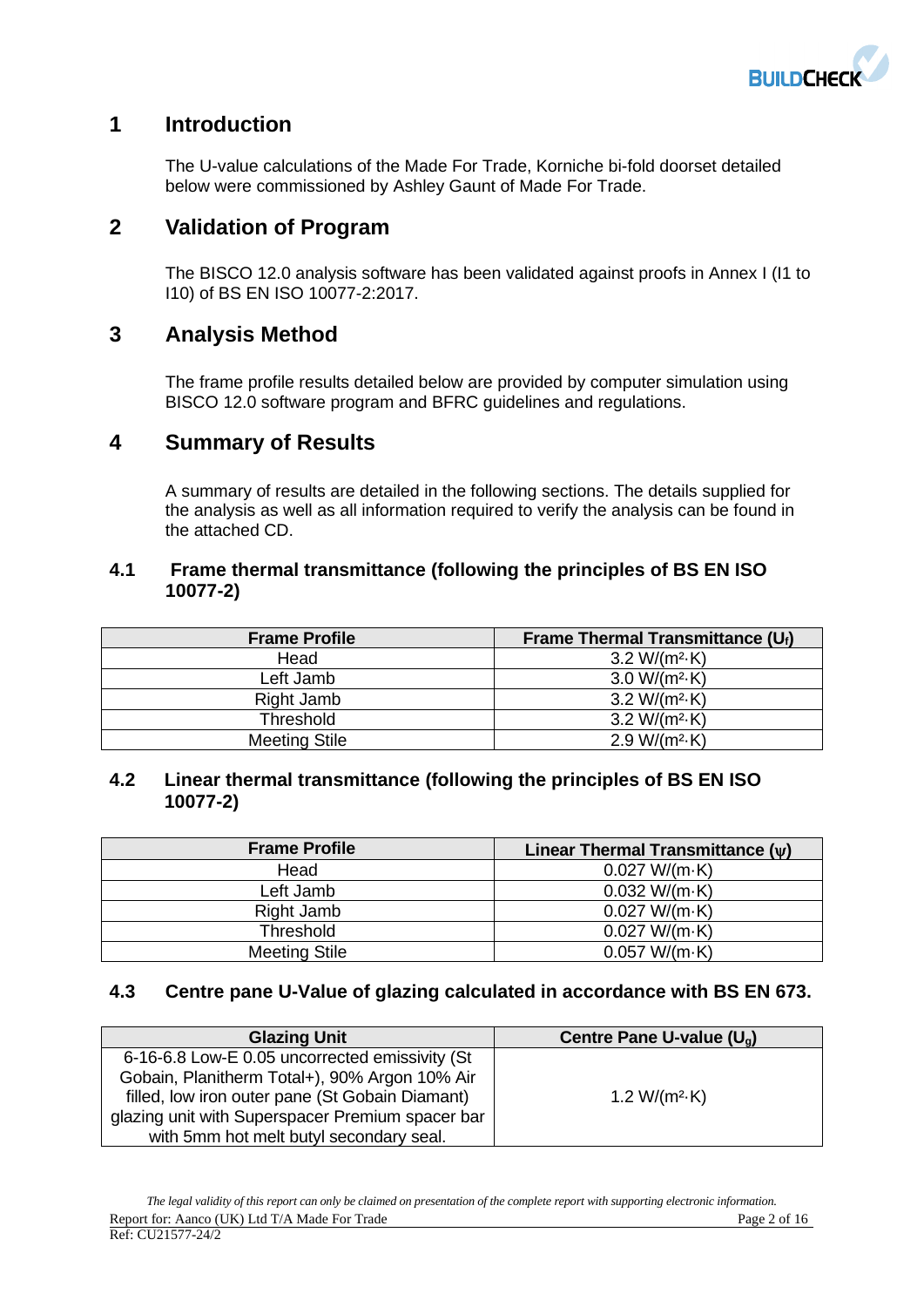

## **4.4 The thermal performance of the doorsets (UD) in accordance with BFRC guidelines and regulations:**

| <b>Korniche Frame Profile</b>                                                                                                                                                                       | <b>Doorset U-Value</b> |
|-----------------------------------------------------------------------------------------------------------------------------------------------------------------------------------------------------|------------------------|
| Aluminium frame system with 6-16-6.8 Low-E 0.05<br>uncorrected emissivity (St Gobain, Planitherm<br>Total+), 90% Argon 10% Air filled, low iron outer<br>pane (St Gobain Diamant) glazing unit with | 1.8 W/( $m^2$ -K)      |
| Superspacer Premium spacer bar with 5mm hot<br>melt butyl secondary seal.                                                                                                                           |                        |

## **4.6 The Effective L<sup>50</sup> in accordance with BFRC guidelines and regulations:**

| <b>Frame Profile</b>      | Effective $L_{50}$     |
|---------------------------|------------------------|
| Air permeability at 50 pa | $0.00 W/(m^2 \cdot K)$ |

## **4.7 Total solar energy transmittance (g) in accordance with EN 410**

| <b>Korniche Frame Profile</b>                     | <b>g</b> doorset |
|---------------------------------------------------|------------------|
| Aluminium frame system with 6-16-6.8 Low-E 0.05   |                  |
| uncorrected emissivity (St Gobain, Planitherm     |                  |
| Total+), 90% Argon 10% Air filled, low iron outer | 0.48             |
| pane (St Gobain Diamant) glazing unit with        |                  |
| Superspacer Premium spacer bar with 5mm hot       |                  |
| melt butyl secondary seal.                        |                  |

# **5.0 BFRC Rating**

## **5.1 Made For Trade Korniche Bi-Fold doorset system**

| <b>Korniche Frame Profile</b>                     | Rating           |
|---------------------------------------------------|------------------|
| Aluminium frame system with 6-16-6.8 Low-E 0.05   |                  |
| uncorrected emissivity (St Gobain, Planitherm     |                  |
| Total+), 90% Argon 10% Air filled, low iron outer | - 17             |
| pane (St Gobain Diamant) glazing unit with        | (Rating Scale C) |
| Superspacer Premium spacer bar with 5mm hot       |                  |
| melt butyl secondary seal.                        |                  |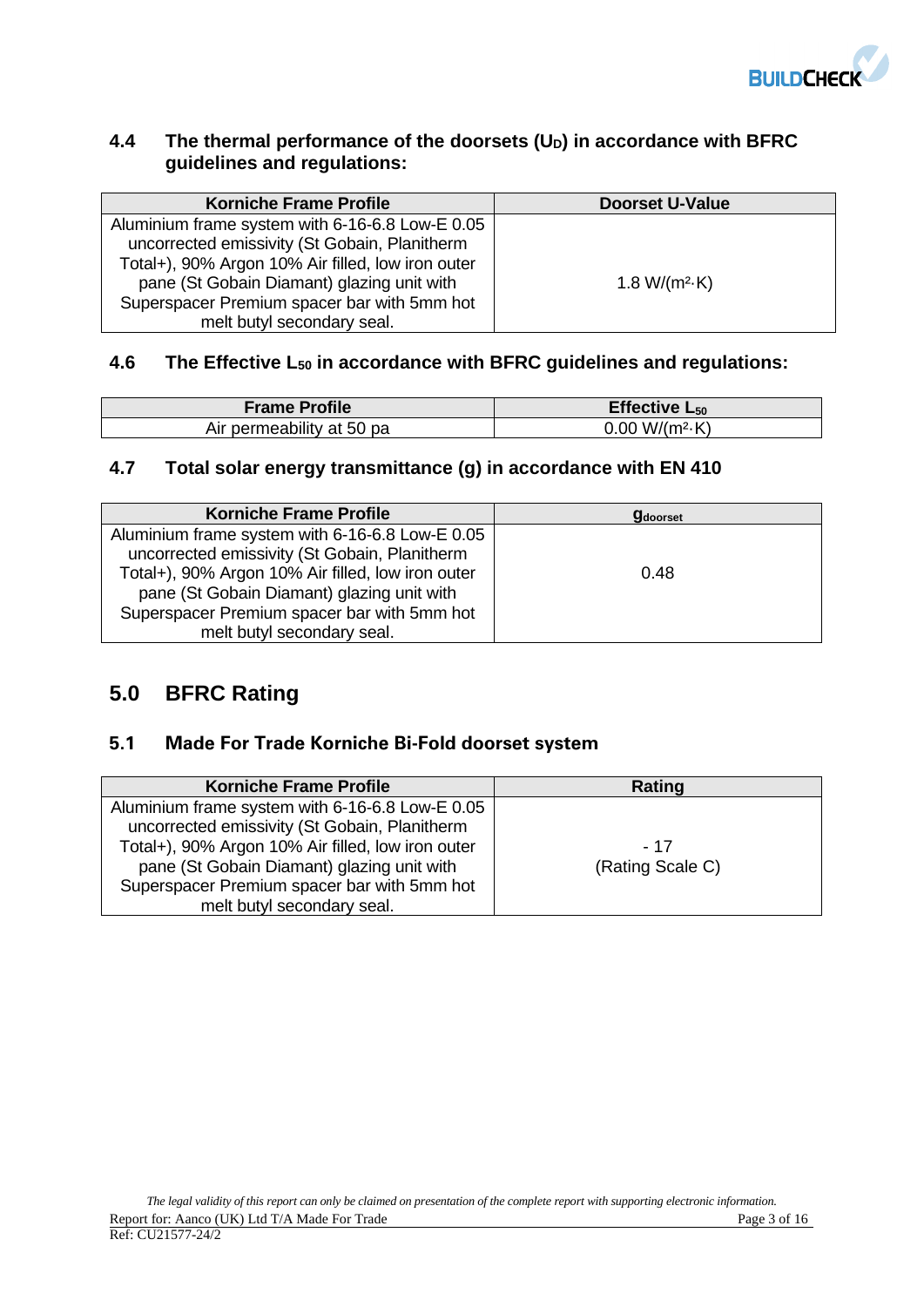

## **6.0 Authorisation**

|            | Prepared by:              |
|------------|---------------------------|
| Signature: | lichard hote              |
| Name:      | <b>Richard Bate</b>       |
| Title:     | <b>Technical Director</b> |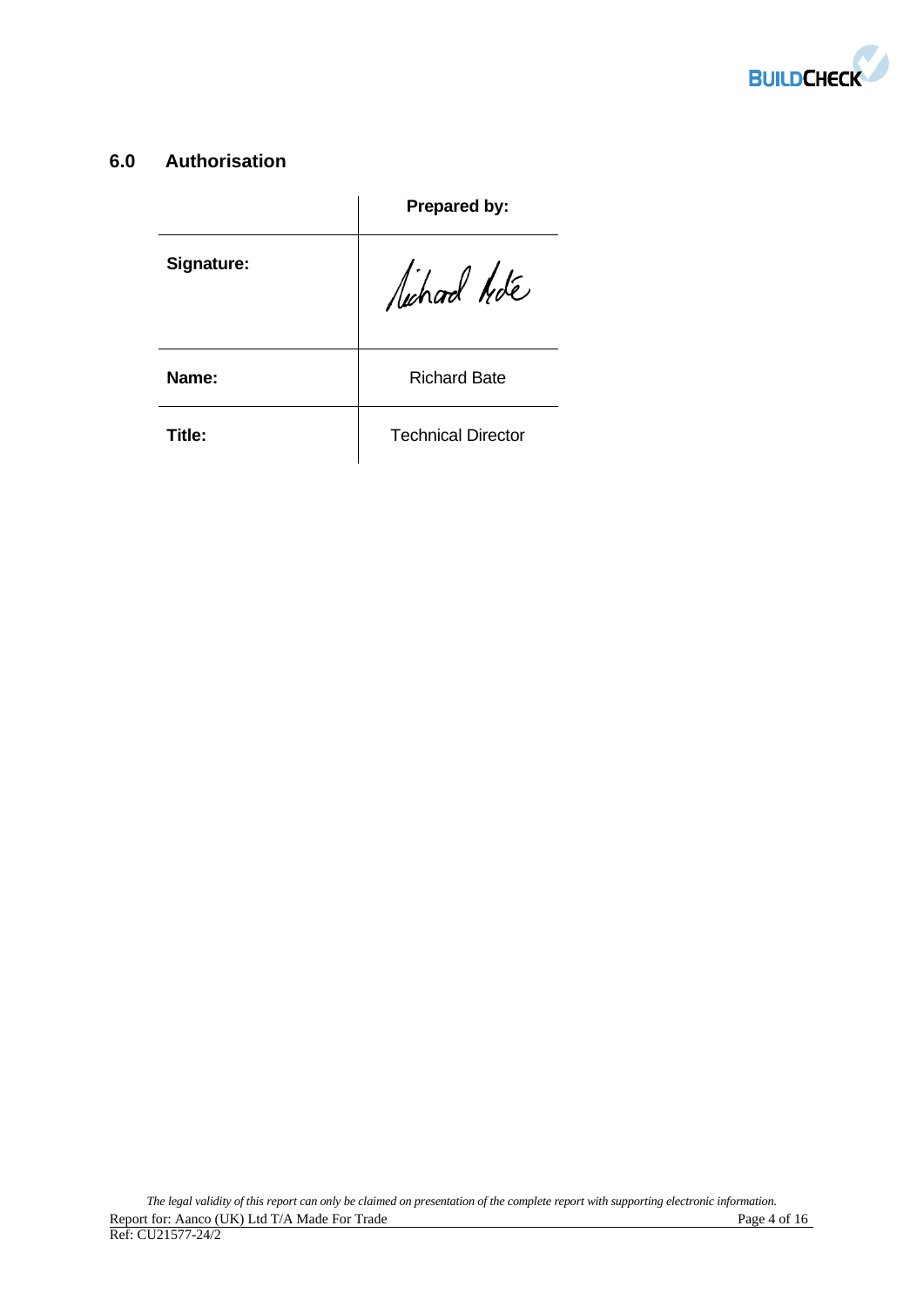

# **Technical Specification**

| <b>Profiles</b>         | Ref. No. | <b>Material Type/Manufacturer's</b><br><b>Name &amp; Density (Timber only)</b> | Dimensions (Height &<br>Width)                         |
|-------------------------|----------|--------------------------------------------------------------------------------|--------------------------------------------------------|
| Head                    | A-04105  | Made For Trade, thermally broken<br>aluminium                                  | Outer frame - 56mm x 84mm<br>$Sash - 60mm \times 75mm$ |
| Left Jamb               | A-04104  | Made For Trade, thermally broken<br>aluminium                                  | Outer frame - 56mm x 84mm<br>$Sash - 82mm \times 83mm$ |
| Right Jamb              | A-04103  | Made For Trade, thermally broken<br>aluminium                                  | Outer frame - 56mm x 84mm<br>$Sash - 60mm \times 75mm$ |
| Threshold               | A-04114  | Made For Trade, thermally broken<br>aluminium                                  | Outer frame - 56mm x 84mm<br>$Sash - 60mm \times 75mm$ |
| Meeting<br><b>Stile</b> | A-04117  | Made For Trade, thermally broken<br>aluminium                                  | 60mm x 75mm                                            |

| <b>Glazing Component</b>                                             | <b>Specification</b>                                      |
|----------------------------------------------------------------------|-----------------------------------------------------------|
| Overall sealed unit:<br>1. Thickness (mm)                            | 1.28.8mm                                                  |
| Outer pane<br>1. Thickness (mm)<br>2. Manufacturer<br>3. Description | 1.6mm<br>2. St Gobain<br>3. Diamant                       |
| Inner pane:<br>1. Thickness<br>2. Manufacturer<br>3. Description     | 1.6.8mm<br>2. St Gobain<br>3. Laminated Planitherm Total+ |
| Spacer bar:<br>1. Manufacturer<br>2. Description                     | 1. Edgetech<br>2. Superspacer Premium                     |
| Cavity<br>1. Distance (mm)<br>2. Gas %                               | 1.16mm<br>2. Argon 90% Air 10%                            |
| <b>Edge seal</b><br>1. Manufacturer<br>2. Description                | 1. N/A<br>2. 5mm hot melt butyl secondary seal            |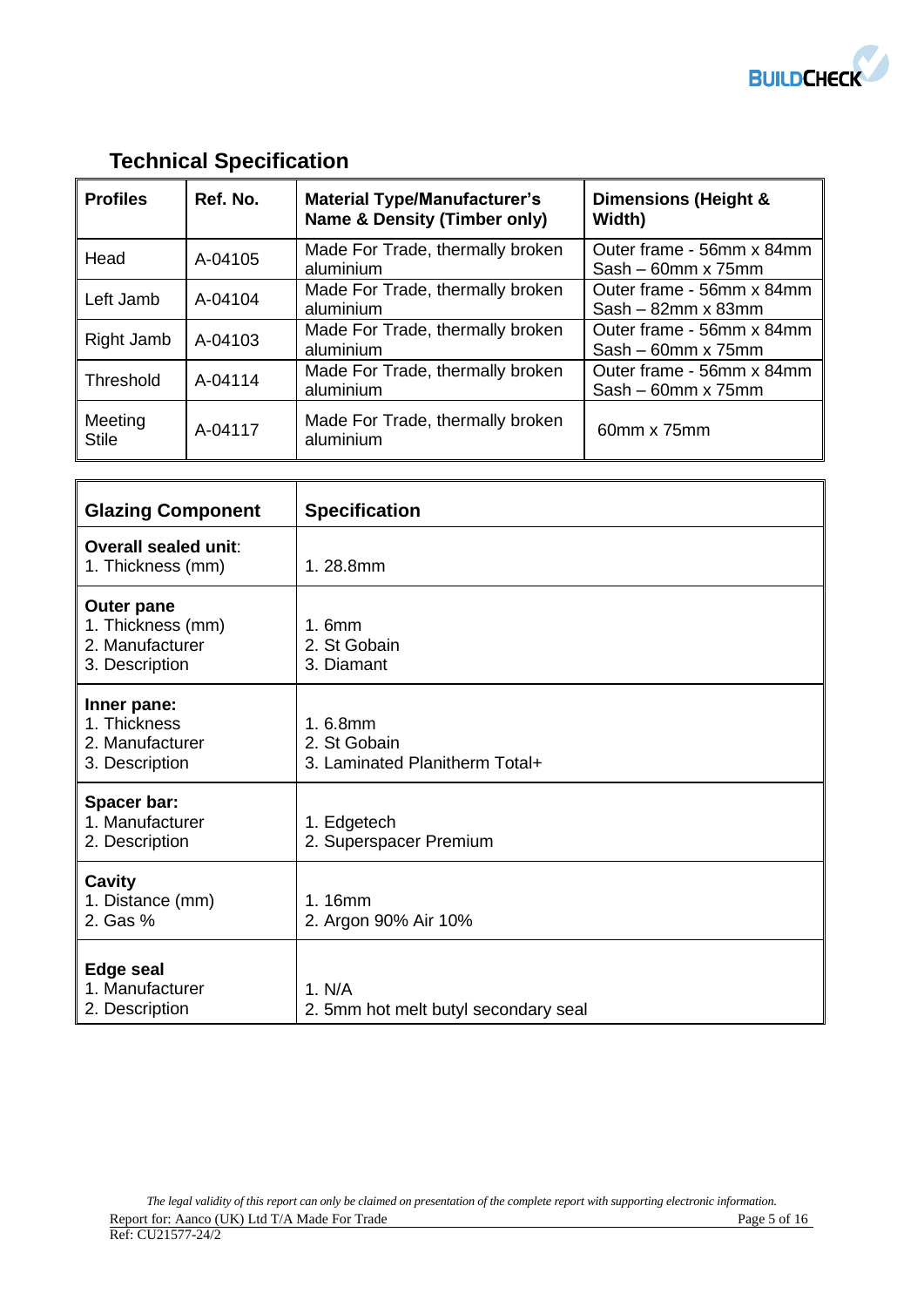

## **Additional Notes**

Air leakage data is taken from Build Check Test report ref. W22208 dated May 2022 (data at 50Pa pressure  $= 0.05$ ).

Solar heat gain figures are calculated from g-values supplied by the product manufacturer from EN 410 calculations for the glass units used in this simulation. The value used is 0.73.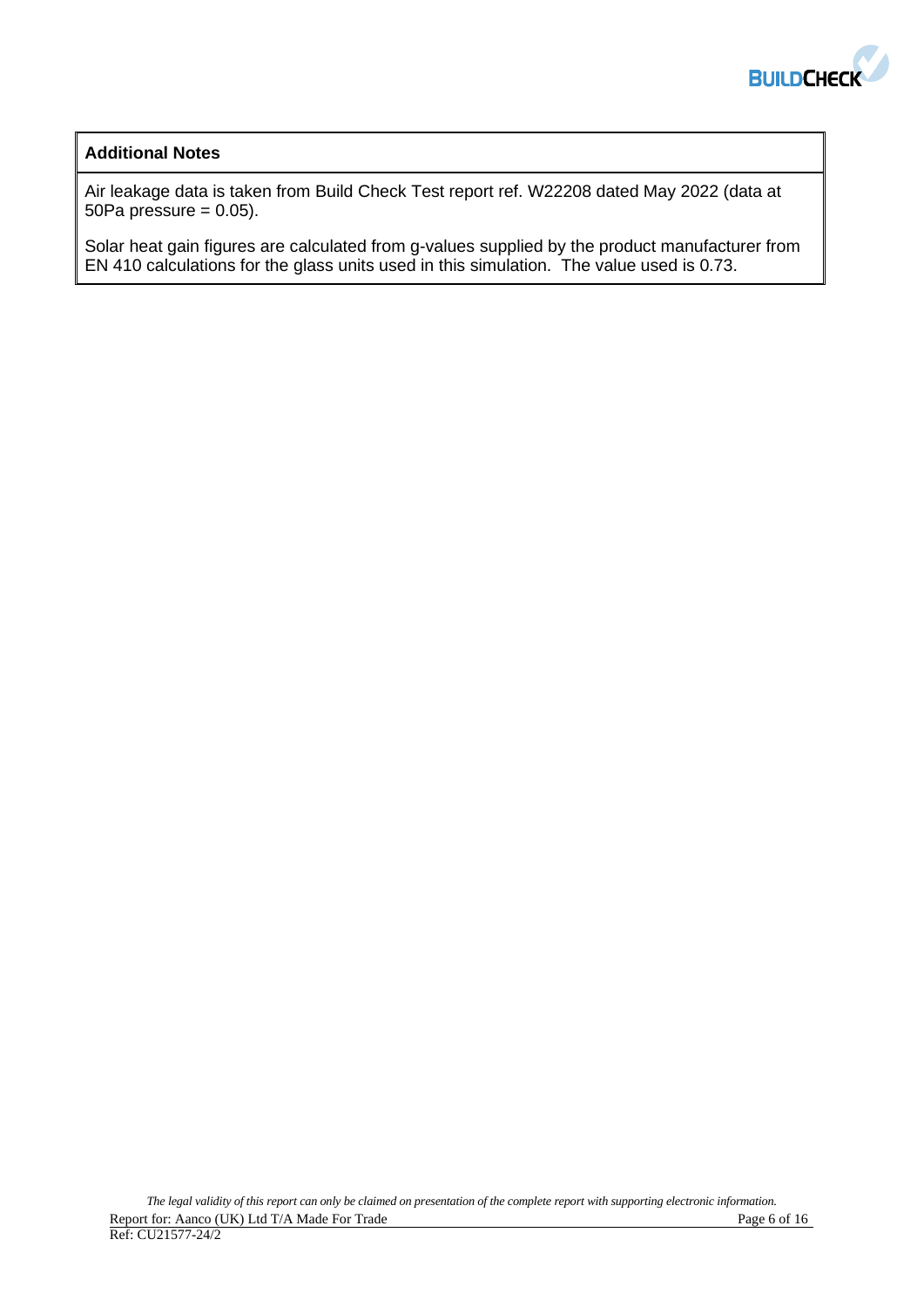

# **BFRC Spreadsheet**

|                                                                                        |                                                      |                  | Sample Style: Bifolding door                                            |                                                          |                            | Report Number:                                                                                                      |                          |                     | U21577-23                                                |                                  |                   |                                          | $\ssue 2.3:$              | 04/01/2016                                   |
|----------------------------------------------------------------------------------------|------------------------------------------------------|------------------|-------------------------------------------------------------------------|----------------------------------------------------------|----------------------------|---------------------------------------------------------------------------------------------------------------------|--------------------------|---------------------|----------------------------------------------------------|----------------------------------|-------------------|------------------------------------------|---------------------------|----------------------------------------------|
|                                                                                        |                                                      |                  | F <sub>1</sub>                                                          | F10                                                      |                            | Report Date:                                                                                                        |                          |                     | 07 April 2022                                            |                                  |                   |                                          |                           |                                              |
|                                                                                        | F <sub>2</sub>                                       |                  | F <sub>2</sub>                                                          | F11                                                      |                            | Project Details:                                                                                                    |                          |                     |                                                          | <b>Aluminium Bi-fold Doorset</b> |                   |                                          |                           |                                              |
|                                                                                        | 운분<br>$\angle$ -7                                    | E                |                                                                         | <b>⊞ </b> 문                                              | 레운                         | THIS SPREADSHEET IS THE PROPERTY OF THE BFRC AND CAN ONLY<br>BE USED IN CONJUNCTION WITH A BFRC LICENCE APPLICATION |                          |                     |                                                          |                                  |                   |                                          |                           |                                              |
|                                                                                        |                                                      |                  |                                                                         |                                                          |                            | <b>Input Values:</b>                                                                                                |                          |                     |                                                          |                                  |                   |                                          |                           |                                              |
|                                                                                        |                                                      |                  |                                                                         |                                                          |                            | Yellow input, green intermediary, blue finals                                                                       |                          |                     |                                                          |                                  |                   | X DP is no.of decimal places to enter    |                           |                                              |
|                                                                                        | F5                                                   |                  | F <sub>5</sub>                                                          | F14                                                      |                            |                                                                                                                     |                          |                     |                                                          |                                  |                   |                                          |                           |                                              |
|                                                                                        | F <sub>6</sub>                                       |                  | F6                                                                      | F <sub>15</sub>                                          |                            | Parameter                                                                                                           |                          |                     |                                                          |                                  |                   | Symbol                                   |                           | Units                                        |
|                                                                                        | $rac{1}{3}b_d$                                       |                  | $rac{1}{3}b_d$                                                          | $rac{1}{3}b_d$                                           |                            | Total door height ODP                                                                                               |                          |                     |                                                          |                                  |                   | L                                        | 2180                      | mm                                           |
|                                                                                        |                                                      |                  | $b_d$                                                                   |                                                          |                            | Total door width ODP                                                                                                |                          |                     |                                                          |                                  |                   | b <sub>d</sub>                           | 2500                      | mm                                           |
|                                                                                        |                                                      |                  |                                                                         | Blue line illustrates opening light length (air leakage) |                            |                                                                                                                     |                          |                     |                                                          |                                  |                   |                                          |                           |                                              |
|                                                                                        |                                                      |                  |                                                                         |                                                          |                            |                                                                                                                     |                          |                     |                                                          |                                  | Frame             | Gasket<br>protrusion,                    | Frame with                | <b>Total</b> frame                           |
|                                                                                        |                                                      |                  | Frame offset:                                                           | <b>No</b>                                                |                            | Frame dimensions: All frame values to nearest mm,                                                                   | gaskets to nearest 0.1mm |                     |                                                          |                                  | height, b,        | $b_{gt}$                                 | gasket                    |                                              |
|                                                                                        |                                                      |                  |                                                                         |                                                          |                            |                                                                                                                     |                          |                     |                                                          |                                  |                   |                                          |                           |                                              |
| Nominal 4mm etc to ODP, others 1DP                                                     |                                                      |                  |                                                                         |                                                          |                            |                                                                                                                     |                          |                     | F1 left fixed head                                       |                                  | (mm)<br>56        | (mm)<br>n/a                              | (mm)<br>56.0              | (mm)                                         |
| <b>Glazing dimensions and properties:</b><br>Thickness of pane 1                       |                                                      |                  |                                                                         | 6                                                        | mm                         | F1 + F2 L&M head rail                                                                                               |                          |                     | F2 left opening head                                     |                                  | 50                | 0.0                                      | 50.0                      | 106                                          |
| Pane 1/2 distance                                                                      |                                                      |                  |                                                                         | 16                                                       | mm                         |                                                                                                                     |                          |                     | F3 left fixed jamb                                       |                                  | 56                | n/a                                      | 56.0                      |                                              |
|                                                                                        | Gas fill (1/2)                                       |                  |                                                                         |                                                          | Argon 90%                  | F3 + F4 left jamb                                                                                                   |                          |                     | F4 left opening jamb                                     |                                  | 54                | 0.0                                      | 54.0                      | 110                                          |
| Thickness of pane 2                                                                    |                                                      |                  |                                                                         | 6.8                                                      | mm                         | F5 + F6 L&M threshold                                                                                               |                          |                     | F5 left opening threshold                                |                                  | 50                | 0.0                                      | 50.0                      | 106                                          |
| Complete next 3 cells for TG IGU                                                       |                                                      |                  |                                                                         |                                                          |                            |                                                                                                                     |                          |                     | F6 left fixed threshold                                  |                                  | 56                | n/a                                      | 56.0                      |                                              |
| Pane 2/3 distance                                                                      |                                                      |                  |                                                                         |                                                          | mm                         | F7 Meeting Stile                                                                                                    |                          |                     | F7 Meeting Stile                                         |                                  | 132               | 0.0                                      | 132.0                     |                                              |
|                                                                                        | Gas fill (2/3)                                       |                  |                                                                         |                                                          | mm                         |                                                                                                                     |                          |                     | F8 bi-fold opener                                        |                                  | 60                | 0.0<br>0.0                               | 60.0                      |                                              |
| Thickness of pane 3<br>Glazing Trans. - 3DP                                            |                                                      |                  | U.                                                                      | 1.189                                                    | W/(m <sup>2</sup> ·K)      | F8 + F9 Meeting stile                                                                                               |                          |                     | F9 opener                                                |                                  | 72                | 0.0                                      | 72.0                      | 132                                          |
| a-value - 2DP                                                                          |                                                      |                  | $g_{\perp}$                                                             | 0.73                                                     |                            |                                                                                                                     |                          |                     | F10 right fixed head                                     |                                  | 56                | n/a                                      | 56.0                      | 106                                          |
|                                                                                        |                                                      |                  |                                                                         |                                                          |                            | F10 + F11 right head rail                                                                                           |                          |                     | F11 right opening head                                   |                                  | 50                | 0.0                                      | 50.0                      |                                              |
| Thermal transmittance of door from hot box test                                        |                                                      |                  |                                                                         |                                                          |                            | F12 + F13 right jamb                                                                                                |                          |                     | F12 right opening jamb                                   |                                  | 50                | 0.0                                      | 50.0                      | 106                                          |
|                                                                                        |                                                      |                  | <u> U <sub>d - 2DP</sub></u>                                            |                                                          | W/(m <sup>2</sup> ·K)      |                                                                                                                     |                          |                     | F13 right fixed jamb                                     |                                  | 56                | n/a                                      | 56.0                      |                                              |
| <b>Door Dimensions:</b>                                                                |                                                      |                  |                                                                         |                                                          |                            | F14 + F15 R threshold                                                                                               |                          |                     | F14 right opening threshold<br>F15 right fixed threshold |                                  | 50<br>56          | 0.0<br>n/a                               | 50.0<br>56.0              | 106                                          |
|                                                                                        |                                                      |                  |                                                                         | No gasket                                                | Area<br>With gasket        | <b>Recession depth</b>                                                                                              |                          |                     | F6 & F15:                                                |                                  |                   | n/a                                      |                           |                                              |
|                                                                                        |                                                      | Length           | Width                                                                   | (for U-value)                                            | (for g-value)              |                                                                                                                     |                          | Total gasket area   |                                                          |                                  |                   | $\mathbf 0$                              |                           |                                              |
| Section                                                                                |                                                      | (m)              | (m)                                                                     | (m <sup>2</sup> )                                        | (m <sup>2</sup> )          |                                                                                                                     |                          |                     |                                                          |                                  |                   |                                          |                           |                                              |
| Left Sliding light                                                                     |                                                      | 1.9680           | 0.6573                                                                  | 1.2936                                                   | 1.2936                     | Where a $U_d$ value from hot box testing is available, no $L_f^{20}$ or $L_\psi^{20}$ values need to be entered     |                          |                     |                                                          |                                  |                   |                                          |                           |                                              |
| Middle Sliding light                                                                   |                                                      | 1.9680           | 0.7073                                                                  | 1.3920<br>1.2897                                         | 1.3920                     | Frame conductance:                                                                                                  |                          |                     |                                                          |                                  |                   | All L values to 4DP. All b values to ODP |                           |                                              |
| Right Opening light                                                                    |                                                      | 1.9680           | 0.6553<br>Total glazing, A                                              | 3.9754                                                   | 1.2897<br>3.9754           | F1 + F2 L&M head rail                                                                                               |                          |                     |                                                          | $W/(m \cdot K)$<br>0.5330        | $b_p$ (mm)<br>190 |                                          | $W/(m \cdot K)$<br>0.5940 | $b_g$ (mm)<br>190                            |
| Frame                                                                                  |                                                      | (m)              | (m)                                                                     | (m <sup>2</sup> )                                        | (m <sup>2</sup> )          | F3 + F4 left jamb                                                                                                   |                          |                     |                                                          | 0.5240                           | 190               |                                          | 0.5900                    | 190                                          |
| F <sub>1</sub>                                                                         |                                                      | 1.6667           | 0.0560                                                                  | 0.0918                                                   | 0.0918                     | F5 + F6 L&M threshold                                                                                               |                          |                     |                                                          | 0.5320                           | 190               |                                          | 0.5930                    | 190                                          |
| F <sub>2</sub>                                                                         |                                                      | 1.6107           | 0.0500                                                                  | 0.0744                                                   | 0.0744                     | F7 Meeting Stile                                                                                                    |                          |                     | $L_f^{2D}$                                               | 0.7600                           | 380               | $L\,\omega^{\rm 2D}$                     | 0.8860                    | 380                                          |
| F <sub>3</sub>                                                                         |                                                      | 2.1800           | 0.0560                                                                  | 0.1189                                                   | 0.1189                     | F8 + F9 Meeting stile                                                                                               |                          |                     |                                                          | 0.7600                           | 380               |                                          | 0.8860                    | 380                                          |
| F4<br>F <sub>5</sub>                                                                   |                                                      | 2.0680           | 0.0540                                                                  | 0.1090                                                   | 0.1090                     | F10 + F11 right head rail                                                                                           |                          |                     |                                                          | 0.5330                           | 190<br>190        |                                          | 0.5940                    | 190<br>190                                   |
| F <sub>6</sub>                                                                         |                                                      | 1.6107<br>1.6667 | 0.0500<br>0.0560                                                        | 0.0744<br>0.0918                                         | 0.0744<br>0.0918           | F12 + F13 right jamb<br>F14 + F15 R threshold                                                                       |                          |                     |                                                          | 0.5300<br>0.5320                 | 190               |                                          | 0.5910<br>0.5930          | 190                                          |
| F7                                                                                     |                                                      | 2.0680           | 0.1320                                                                  | 0.2664                                                   | 0.2664                     |                                                                                                                     |                          |                     |                                                          |                                  |                   |                                          |                           |                                              |
| F <sub>8</sub>                                                                         |                                                      | 2.0680           | 0.0600                                                                  | 0.1211                                                   | 0.1211                     | Frame:                                                                                                              |                          | rame widths         | Frame                                                    | Frame areas                      | Frame             | Linear                                   | Linear                    | Junction                                     |
| F <sub>9</sub>                                                                         |                                                      | 2.0680           | 0.0720                                                                  | 0.1453                                                   | 0.1453                     |                                                                                                                     |                          | (no gaskets),<br>в, | U-value,<br>U,                                           | (no gaskets),                    | heat flow,<br>HU  | trans,<br>$\psi$                         | length,                   | Heat flow,<br>$H\psi$                        |
| F10                                                                                    |                                                      | 0.8333           | 0.0560                                                                  | 0.0451                                                   | 0.0451                     |                                                                                                                     |                          |                     |                                                          | А,                               |                   |                                          | $^{\prime}$ g             |                                              |
| F11                                                                                    |                                                      | 0.7773           | 0.0500                                                                  | 0.0358                                                   | 0.0358                     | Section                                                                                                             |                          | (m)                 | (W/(m <sup>2</sup> ·K))                                  | (m <sup>2</sup> )                | (VV/K)            | $(W/(m \cdot K))$                        | (m)                       | (WW/K)                                       |
| F12<br>F <sub>13</sub>                                                                 |                                                      | 2.0680<br>2.1800 | 0.0500<br>0.0560                                                        | 0.1009<br>0.1189                                         | 0.1009<br>0.1189           | F1 + F2 L&M head rail<br>F3 + F4 left jamb                                                                          |                          | 0.1060<br>0.1100    | 3.2230<br>3.0239                                         | 0.1661<br>0.2279                 | 0.5355<br>0.6892  | 0.0265<br>0.0315                         | 1.3647<br>1.9680          | 0.0361<br>0.0619                             |
| F14                                                                                    |                                                      | 0.7773           | 0.0500                                                                  | 0.0358                                                   | 0.0358                     | F5 + F6 L&M threshold                                                                                               |                          | 0.1060              | 3.2135                                                   | 0.1661                           | 0.5339            | 0.0265                                   | 1.3647                    | 0.0361                                       |
| F15                                                                                    |                                                      | 0.8333           | 0.0560                                                                  | 0.0451                                                   | 0.0451                     | F7 Meeting Stile                                                                                                    |                          | 0.1320              | 2.8581                                                   | 0.2664                           | 0.7613            | 0.0569                                   | 1.9680                    | 0.1120                                       |
|                                                                                        |                                                      |                  | <b>Total Frame</b>                                                      | 1.4746                                                   | 1.4746                     | F8 + F9 Meeting stile                                                                                               |                          | 0.1320              | 2.8581                                                   | 0.2664                           | 0.7613            | 0.0569                                   | 1.9680                    | 0.1120                                       |
|                                                                                        |                                                      |                  | Total door, Ad                                                          | 5.4500                                                   | 5.4500                     | F10 + F11 right head rail                                                                                           |                          | 0.1060              | 3.2230                                                   | 0.0809                           | 0.2608            | 0.0265                                   | 0.6553                    | 0.0173                                       |
|                                                                                        |                                                      |                  | Percentage left light glass area                                        | 23.74%                                                   | 23.74%                     | F12 + F13 right jamb<br>F14 + F15 R threshold                                                                       |                          | 0.1060              | 3.1947                                                   | 0.2198                           | 0.7023            | 0.0265                                   | 1.9680                    | 0.0521                                       |
|                                                                                        |                                                      |                  | Percentage middle light glass area<br>Percentage right light glass area | 25.54%<br>23.66%                                         | 25.54%<br>23.66%           |                                                                                                                     |                          | 0.1060              | 3.2135<br>Totals                                         | 0.0809<br>1.4746                 | 0.2600<br>4.5044  | 0.0265                                   | 0.6553<br>Tota            | 0.0173<br>0.4449                             |
|                                                                                        |                                                      |                  | Percentage glass area (total)                                           | 72.94%                                                   | 72.94%                     |                                                                                                                     |                          |                     |                                                          |                                  |                   |                                          |                           |                                              |
|                                                                                        |                                                      |                  |                                                                         |                                                          |                            | Other parameters:                                                                                                   |                          |                     |                                                          |                                  |                   | Panel thickness, $d_p = d_q =$           | 0.0288                    | m                                            |
| Solar Factor, g-value:                                                                 |                                                      |                  |                                                                         | $F_d$                                                    | 0.9                        | 0.035<br>$\lambda_p =$                                                                                              | $W/(m \cdot K)$          |                     | $R_{se} =$                                               | 0.04                             | $m^2$ K /W        | $R_{se} =$                               | 0.13                      | $m^2$ -K /W                                  |
|                                                                                        |                                                      |                  |                                                                         | $g_d$                                                    | 0.48                       | $R_p =$                                                                                                             | $m^2$ -K /W<br>0.8229    |                     | $R_{tot} =$                                              | 0.9929                           | $m^2$ K /W        | $U_p =$                                  | 1.0072                    | W/(m <sup>2</sup> ·K)                        |
|                                                                                        |                                                      |                  |                                                                         | 1.78                                                     |                            | Air Leakage loss:                                                                                                   |                          |                     |                                                          |                                  |                   |                                          |                           |                                              |
|                                                                                        | No bars; or attached bars<br>Single cross bar in IGU |                  |                                                                         | 1.9                                                      |                            | Air leakage at 50 Pa per hour & per unit length of opening light (BS 6375-1) - 2DP                                  |                          |                     |                                                          |                                  |                   |                                          | 0.05                      | m <sup>3</sup> /(m-h)                        |
| $U_{door}$                                                                             | Multiple cross bar in IGU                            |                  |                                                                         | 2.0                                                      | $W/(m^2 \cdot K)$          | Opening light length                                                                                                |                          | 13.0480             |                                                          |                                  |                   | Total air leakage                        | 0.652                     | $m^3/h$                                      |
|                                                                                        | Glazing bar (Georgian bar)                           |                  |                                                                         | 2.2                                                      |                            |                                                                                                                     | $L_{50}$                 | 0.12                | $m^3/(m^2 \cdot h)$                                      |                                  |                   | Heat $loss = 0.0165$ L <sub>50</sub>     | 0.00                      | $W/(m^2 \cdot K)$                            |
|                                                                                        |                                                      |                  |                                                                         |                                                          |                            |                                                                                                                     |                          |                     |                                                          |                                  |                   |                                          |                           |                                              |
| <b>Energy Window</b><br><b>BFRC Rating</b><br>kWh/(m <sup>2</sup> ·yr)<br>Energy Index |                                                      |                  |                                                                         | <b>BFRC Rating =</b>                                     |                            |                                                                                                                     |                          |                     |                                                          |                                  |                   |                                          |                           |                                              |
|                                                                                        |                                                      |                  | $\geq 20$                                                               |                                                          | $(A) +$                    | 218.6g <sub>door</sub> - 68.5 x (U <sub>door</sub> + Effective L <sub>50</sub> ) =<br>Climate zone is:              |                          |                     |                                                          |                                  |                   | -16.99<br>UK                             |                           |                                              |
|                                                                                        | -17                                                  |                  |                                                                         | >10 to 20                                                | $\overline{A}$             |                                                                                                                     |                          |                     |                                                          |                                  |                   |                                          |                           |                                              |
|                                                                                        |                                                      |                  |                                                                         | $0$ to $< 10$                                            | $\omega$                   | Thermal transmittance, W/(m <sup>2</sup> ·K)                                                                        |                          |                     |                                                          |                                  | $U_{door}$        | 1.8                                      | <b>BFRC</b>               |                                              |
|                                                                                        | Window Rating                                        |                  |                                                                         | $-10$ to $< 0$                                           | $\left( \mathbf{B}\right)$ | Solar factor                                                                                                        |                          |                     |                                                          |                                  | $g$ door          | 0.48                                     |                           |                                              |
|                                                                                        |                                                      |                  |                                                                         | $-20$ to $< -10$<br>$-30$ to $<-20$                      | O<br>✓<br>D.               | Door air leakage heat loss, W/(m <sup>2</sup> ·K)                                                                   |                          |                     |                                                          |                                  | $L_{factor}$      | 0.00                                     |                           | <b>BFRC Certified</b><br><b>Simulator No</b> |
|                                                                                        |                                                      |                  |                                                                         | $-50$ to $< -30$                                         | c                          | Simulator Name: Richard Bate                                                                                        |                          |                     |                                                          |                                  |                   |                                          |                           | 001                                          |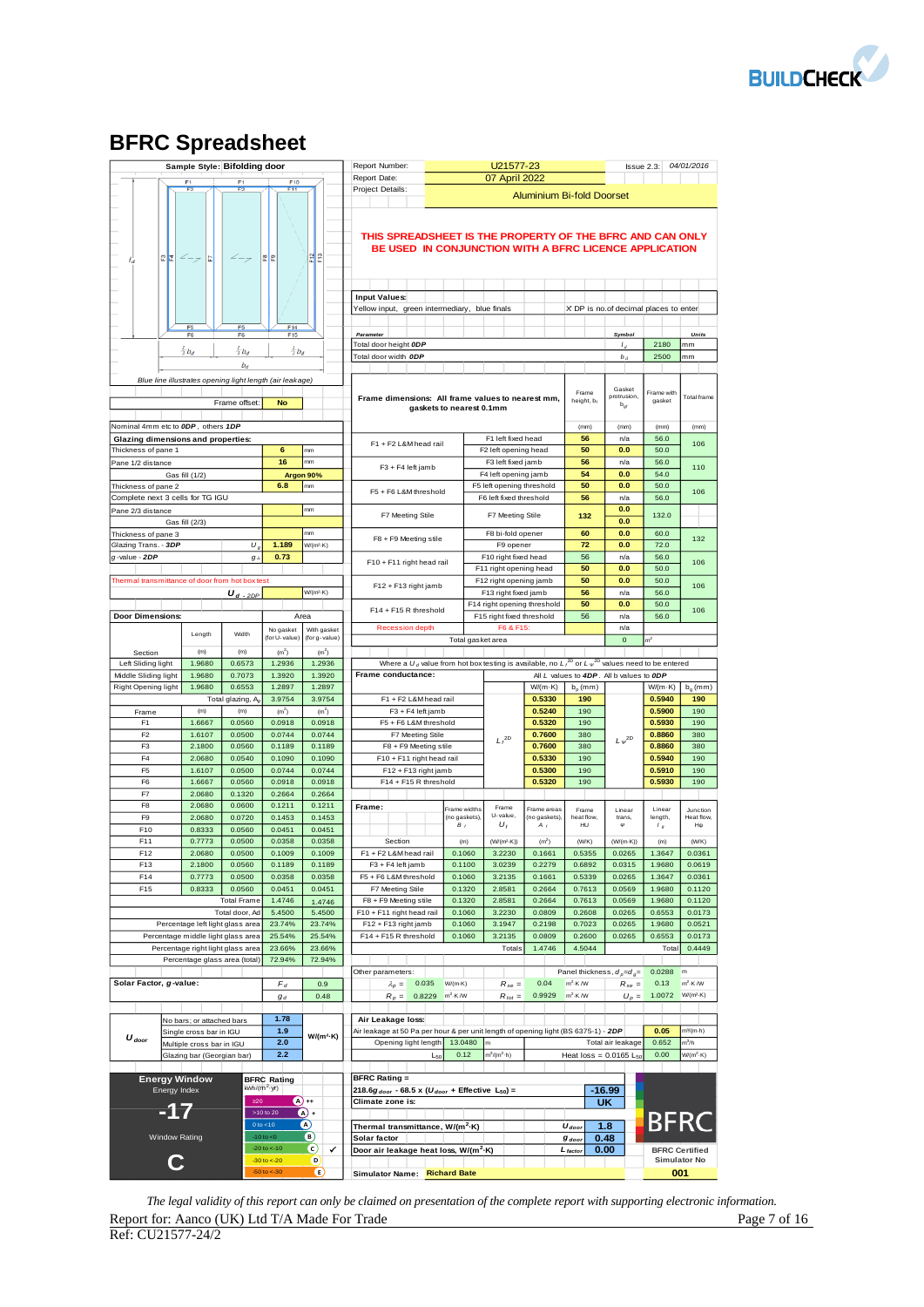

# **BS EN 673 Spreadsheet**



Version 12 18/06/2015. Calculations according to BS EN 673:2011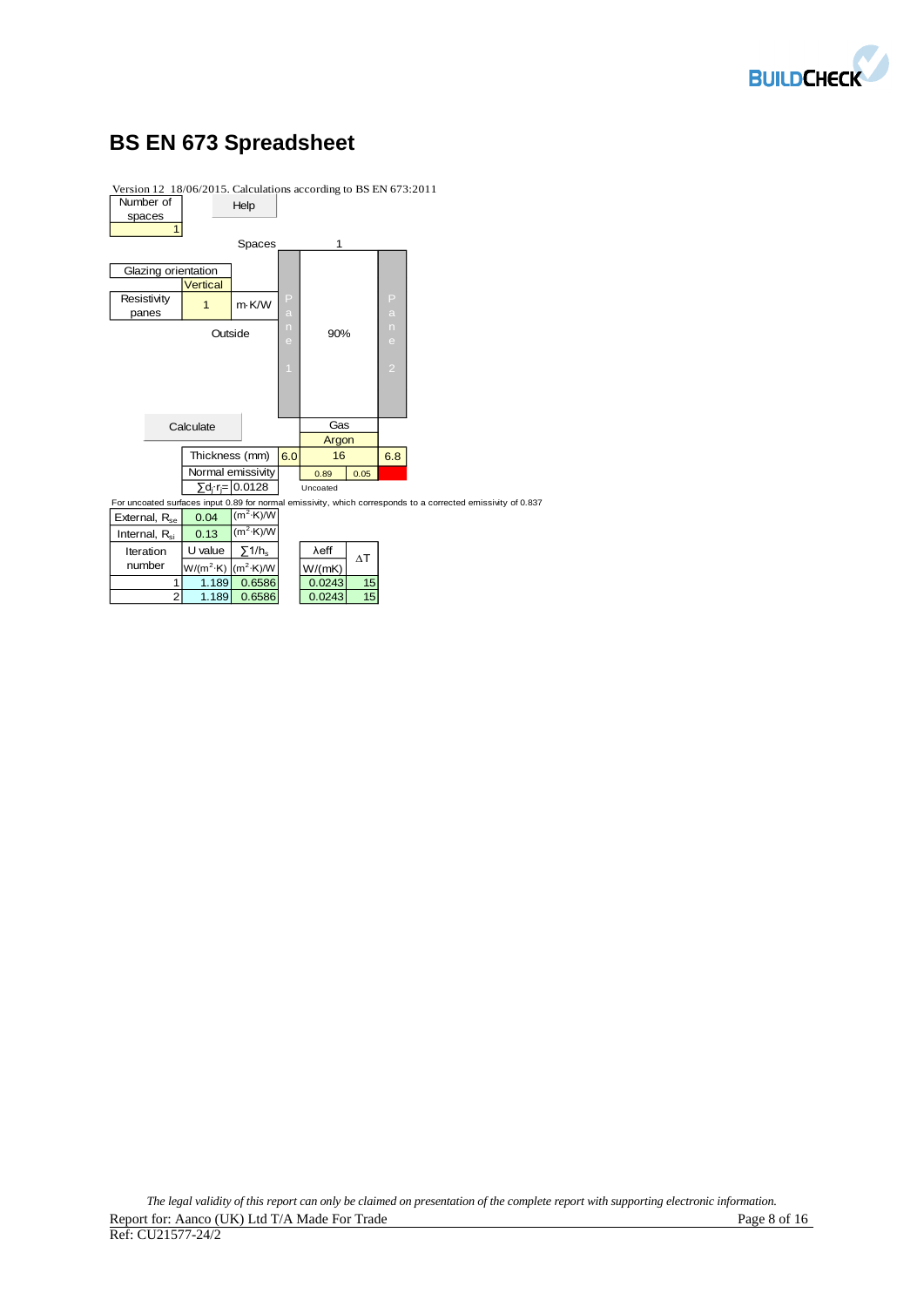

# **Spacer Conductivity**

|                                                                                                       | May 2014 - No. W21 - Revision index 3-06/2021 - valid until June 30th, 2023<br>Data sheet Psi values for windows <b>Mature A. Seal ant</b><br>based on determination of the equivalent thermal conductivity of spacers by measurement<br><i><b>Edgetech</b></i> Stadbacher Straße 2                                                                                                                                                                                                                                                                                                                                                                                                                                                                                                                                                                                                                                                                                                                                                                                                                                                                                                                                                                                                                                            |                                      | <b>Edgetech Europe GmbH</b><br>Gladbacher Straße 23 | 'WARM EDGE' WORKING PARTY<br>Only valid for use with | BE                    |  |  |
|-------------------------------------------------------------------------------------------------------|--------------------------------------------------------------------------------------------------------------------------------------------------------------------------------------------------------------------------------------------------------------------------------------------------------------------------------------------------------------------------------------------------------------------------------------------------------------------------------------------------------------------------------------------------------------------------------------------------------------------------------------------------------------------------------------------------------------------------------------------------------------------------------------------------------------------------------------------------------------------------------------------------------------------------------------------------------------------------------------------------------------------------------------------------------------------------------------------------------------------------------------------------------------------------------------------------------------------------------------------------------------------------------------------------------------------------------|--------------------------------------|-----------------------------------------------------|------------------------------------------------------|-----------------------|--|--|
|                                                                                                       | <b>Super Spacer Premium</b>                                                                                                                                                                                                                                                                                                                                                                                                                                                                                                                                                                                                                                                                                                                                                                                                                                                                                                                                                                                                                                                                                                                                                                                                                                                                                                    |                                      | Spacer height in mm                                 | <b>Material</b>                                      | Thickness d in mm     |  |  |
| Profile<br>description                                                                                |                                                                                                                                                                                                                                                                                                                                                                                                                                                                                                                                                                                                                                                                                                                                                                                                                                                                                                                                                                                                                                                                                                                                                                                                                                                                                                                                |                                      | 4.7<br>Spacer category<br>Ε                         | <b>Mylar foil</b><br>Silicone foam                   | 0.10<br>4.7           |  |  |
|                                                                                                       | Representative glass constructions                                                                                                                                                                                                                                                                                                                                                                                                                                                                                                                                                                                                                                                                                                                                                                                                                                                                                                                                                                                                                                                                                                                                                                                                                                                                                             | Motal with thermal break             | <b>Plastic</b>                                      | Wood                                                 | Wood/Matal            |  |  |
| Repeatate fare potes                                                                                  |                                                                                                                                                                                                                                                                                                                                                                                                                                                                                                                                                                                                                                                                                                                                                                                                                                                                                                                                                                                                                                                                                                                                                                                                                                                                                                                                |                                      |                                                     |                                                      |                       |  |  |
| Representative polivalise double<br>Shed: thermaly insulating glass<br>Shed: thermaly insulating ym K | J<br>₽<br>16<br>4<br>Double-sheet insulating glass<br>$U_g$ -1.1 W/m%                                                                                                                                                                                                                                                                                                                                                                                                                                                                                                                                                                                                                                                                                                                                                                                                                                                                                                                                                                                                                                                                                                                                                                                                                                                          | 0.035                                | 0.031                                               | 0.030                                                | 0.031                 |  |  |
| Represent the palmatics and<br>deet thermally insulating glass                                        | J<br>Î<br>12<br>12<br>Triple-sheet insulating glass<br>U <sub>g</sub> =0.7 W/m%                                                                                                                                                                                                                                                                                                                                                                                                                                                                                                                                                                                                                                                                                                                                                                                                                                                                                                                                                                                                                                                                                                                                                                                                                                                |                                      |                                                     | 0.028                                                | 0.029                 |  |  |
|                                                                                                       | $\lambda_{\rm eq, 25}$ in W/mK                                                                                                                                                                                                                                                                                                                                                                                                                                                                                                                                                                                                                                                                                                                                                                                                                                                                                                                                                                                                                                                                                                                                                                                                                                                                                                 |                                      |                                                     |                                                      |                       |  |  |
| ino Bommode<br>Womackatako wali                                                                       | Space between panes                                                                                                                                                                                                                                                                                                                                                                                                                                                                                                                                                                                                                                                                                                                                                                                                                                                                                                                                                                                                                                                                                                                                                                                                                                                                                                            | Space between panes in mm            |                                                     | Box 1 - h <sub>1</sub> = 5 mm                        | $Bar 2 - h2 = 4.7$ mm |  |  |
|                                                                                                       | 2<br>$\mathbf{1}$                                                                                                                                                                                                                                                                                                                                                                                                                                                                                                                                                                                                                                                                                                                                                                                                                                                                                                                                                                                                                                                                                                                                                                                                                                                                                                              | Can be used for all<br>spacer widths | 0.15                                                |                                                      |                       |  |  |
|                                                                                                       | The equivalent thermal conductivity has been determined in accordance with the ift guideline WA-17engl/1 "Thermally im-<br><b>Characteristic values</b><br>proved spacers – Determination of the equivalent thermal conductivity by measurement". The representative linear heat<br>determined by:<br>transfer coefficients calculated in this way (representative psi values) apply to typical frame profiles and glazing for the<br>determination of the heat transfer coefficient U, of windows. They have been determined under the boundary conditions<br>(frame profiles, glazing, glass mounting depth, back covering, primary and secondary sealant) defined in the ift guideline<br>WA-OBengl/3 "Thermally improved spacers - Part 1: Determination of the representative Psi value for window frame pro-<br>files". This guideline also governs the area of validity and application of the representative psi values. In order to avoid<br>rounding errors, the psi values in the data sheet have been given at 0.001 W/mK. The method for the arithmetical determi-<br>nation of the psi values has an accuracy of ± 0.003 W/mK. Differences of less than 0.005 W/mK are not significant. For<br>ROSENHEIM<br>further information, refer to the Bulletin 004/2008 "Guide to Warm Edge" of Bundesverband Flachglas. |                                      |                                                     |                                                      |                       |  |  |

*The legal validity of this report can only be claimed on presentation of the complete report with supporting electronic information.*  Report for: Aanco (UK) Ltd T/A Made For Trade **Page 9** of 16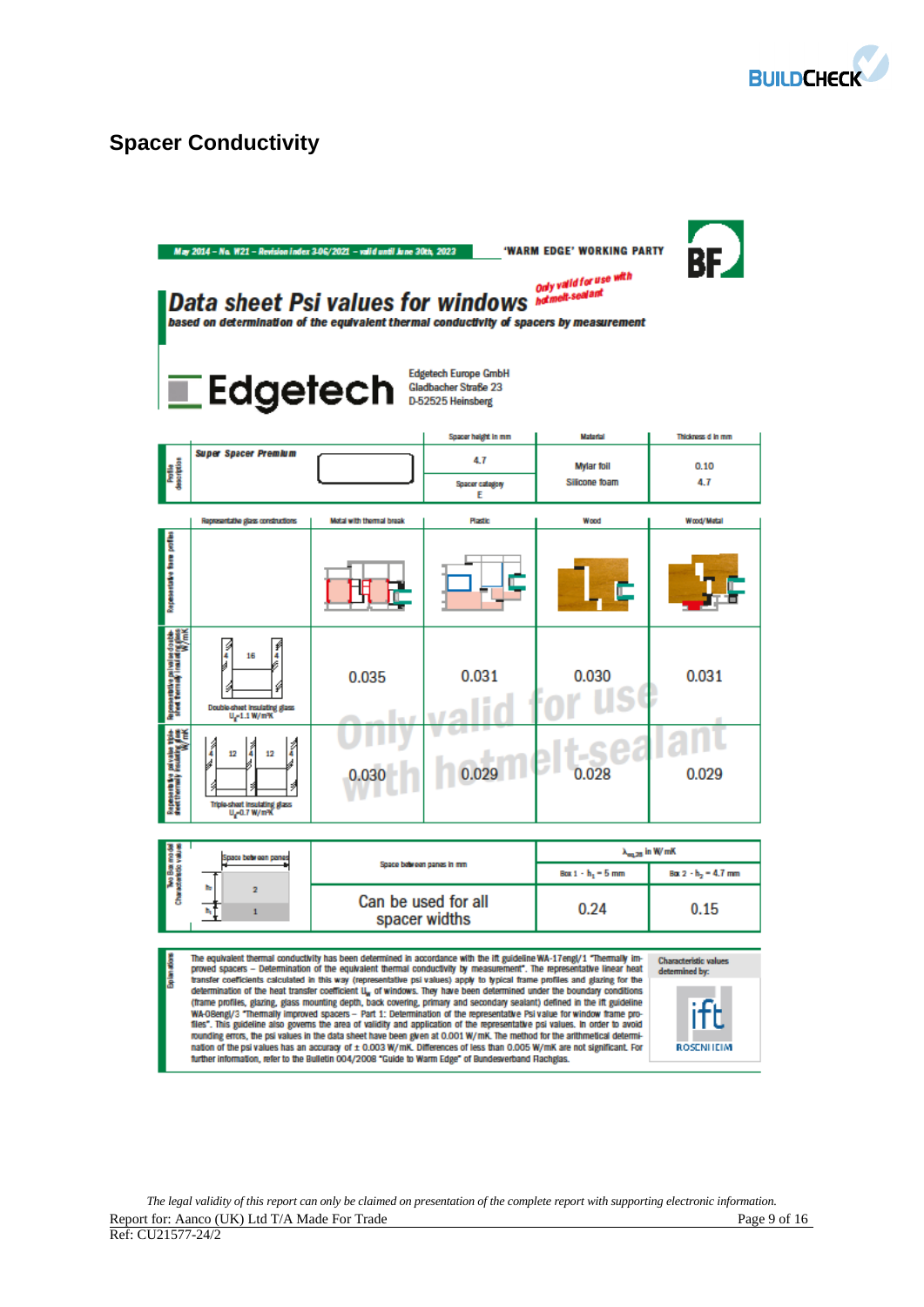

## **G-Value Source**

|          | <b>SAINT-GOBAIN</b>                                                                                                                                                                                                                                                                                                  |                                                                                                                            |        |                                                                                                                                                                                                                                                                                            | CalumenLive<br>Friday, May 6, 2022                                                               |  |  |
|----------|----------------------------------------------------------------------------------------------------------------------------------------------------------------------------------------------------------------------------------------------------------------------------------------------------------------------|----------------------------------------------------------------------------------------------------------------------------|--------|--------------------------------------------------------------------------------------------------------------------------------------------------------------------------------------------------------------------------------------------------------------------------------------------|--------------------------------------------------------------------------------------------------|--|--|
|          |                                                                                                                                                                                                                                                                                                                      |                                                                                                                            |        | Glazing 1<br><b>DIAMANT 6 mm</b><br>Cavity 1<br>Argon 90% 16 mm<br>PLANITHERM TOTAL+ FG<br>PLANICLEAR 3 mm<br>Glazing 2<br>PVB STANDARD 0.76 mm<br><b>PLANICLEAR 3 mm</b>                                                                                                                  |                                                                                                  |  |  |
|          | Last name: Sue Peatey<br>Country:<br><b>United Kingdom</b>                                                                                                                                                                                                                                                           |                                                                                                                            |        | Notes:                                                                                                                                                                                                                                                                                     |                                                                                                  |  |  |
| Æ<br>40. | <b>EXECUTE LUMINOUS FACTORS</b><br>Light Transmittance (TL)<br>Outdoor Reflectance (RLe)<br>Indoor Reflectance (RLI)<br><b>THERMAL TRANSMISSION EN673-2011</b><br>Ug<br>Angle relative to the vertical<br><b>MANUFACTURING SIZES</b><br>Nominal Thickness<br>Weight<br><b>ACOUSTICS</b><br>Acoustic simulated values | EN410 (2011-04)<br>79%<br>13%<br>12%<br>1.2 W/(m <sup>z</sup> .K)<br>O *<br>28.76 mm<br>30.8 kg/m <sup>2</sup><br>EN 12758 | 4<br>動 | <b>ENERGY FACTORS</b><br>Transmittance (TE)<br>Outdoor Reflectance (Ree)<br>Indoor Reflectance (Rel)<br>Absorptance A1 (AE1)<br>Absorptance A2 (AE2)<br>-0-SOLAR FACTORS<br>Solar Factor (g)<br>Shading Coefficient (SC)<br><b>COLOR RENDERING</b><br>Transmission (Ra)<br>Reflection (Ra) | EN410 (2011-04)<br>60%<br>21%<br>17%<br>4%<br>15%<br>EN410 (2011-04)<br>0.73<br>0.84<br>99<br>90 |  |  |
|          | Rw (C;Ctr)<br>STC (ASTM E413)<br>OITC (ASTM E1332)<br><b>SAFETY CLASS</b><br>Pendulum Body Resistance                                                                                                                                                                                                                | 37 (-2; -6) dB<br>37<br>29<br>EN 12600<br>NPD/1B1                                                                          | A<br>ඏ | <b>ANTI-BURGLARY</b><br><b>Burglar Resistance</b><br><b>CARBON FOOTPRINT</b><br>Global Warming Potential (GWP)<br>(kg, CO2 equiv/m <sup>2</sup> ) European average                                                                                                                         | EN 356<br>NPD/P1A<br>EN 15804+A2<br>54.34                                                        |  |  |



Calumen calculates the photometric characteristics and thermal transmission of glass using calculation algorithms which comply with the following standards: the European standards EN 410 and EN 673, the intermalional stan

*The legal validity of this report can only be claimed on presentation of the complete report with supporting electronic information.*  Report for: Aanco (UK) Ltd T/A Made For Trade Page 10 of 16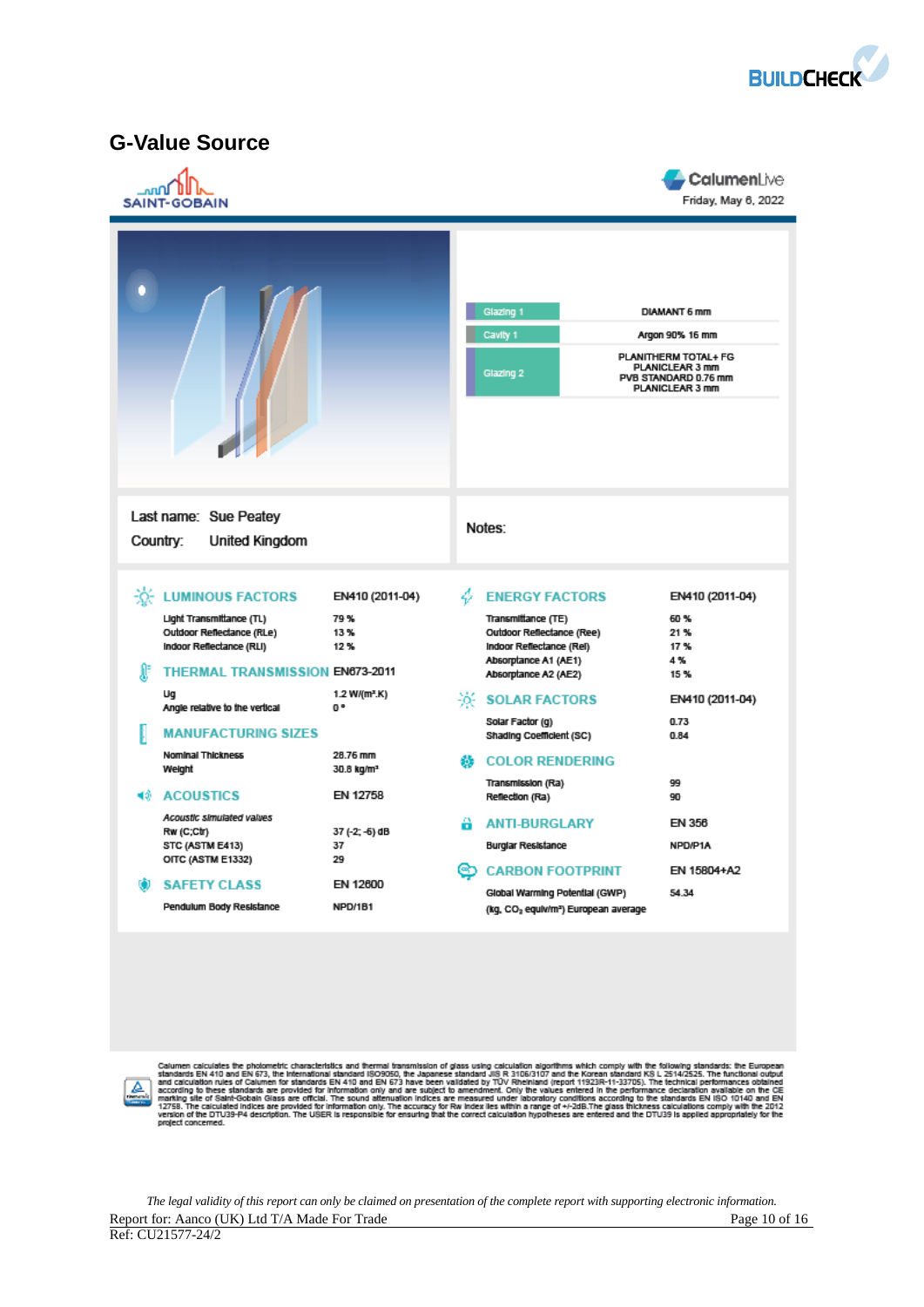

# **Air Leakage Test Evidence**

|  | <b>RIIII NCUCCK</b> |  |
|--|---------------------|--|

| <b>Glazing Component</b>                    | <b>Specification</b>                                                   |
|---------------------------------------------|------------------------------------------------------------------------|
| Overall sealed unit:<br>1. Thickness (mm)   | $1.28$ mm                                                              |
| 1. Outer pane<br>2. Cavity<br>3. Inner pane | 1. 4mm clear toughened glass<br>2.20mm<br>3. 4mm clear toughened glass |

The above specimen description has been supplied by the client and not verified by Build Check.

Dimensions: Outer frame (w x h): 2500mm x 2180mm

### $3.$ **Test Details**

Test Date: 14 April 2022

Test performed by: Angelo Wells

Test carried out at Build Check Ltd's test laboratory, Unit 3 Lincoln Park Business Centre, Lincoln Road, High Wycombe, HP12 3RD

Test conditions in accordance with standard.

#### 4. **Results**

|                 | Average between positive and negative pressure |                                             |                                                       |                                             |                         |                         |  |  |
|-----------------|------------------------------------------------|---------------------------------------------|-------------------------------------------------------|---------------------------------------------|-------------------------|-------------------------|--|--|
|                 |                                                | Positive pressure                           |                                                       | Negative pressure                           |                         | Mean                    |  |  |
| Air<br>Pressure | Net permeability<br>per m <sup>2</sup> area    | Net permeability<br>per m opening<br>length | <b>Net</b><br>permeability<br>per m <sup>2</sup> area | Net permeability<br>per m opening<br>length | Per m <sup>2</sup> area | Per m opening<br>length |  |  |
| (Pa)            | (m <sup>3</sup> /h·m <sup>2</sup> )            | (m <sup>3</sup> /h·m)                       | (m <sup>3</sup> /h·m <sup>2</sup> )                   | (m <sup>3</sup> /h·m)                       | (m <sup>3</sup> /h·m)   | (m <sup>3</sup> /h·m)   |  |  |
| 50              | 0.15                                           | 0.06                                        | 0.10                                                  | 0.04                                        | 0.13                    | 0.05                    |  |  |

\* During the test, the chamber leakage was greater than 30% of the combined chamber and specimen leakage rate.

Report for: Aanco (UK) Ltd t/a Made For Trade<br>Ref: W22208-1

Page 3 of 4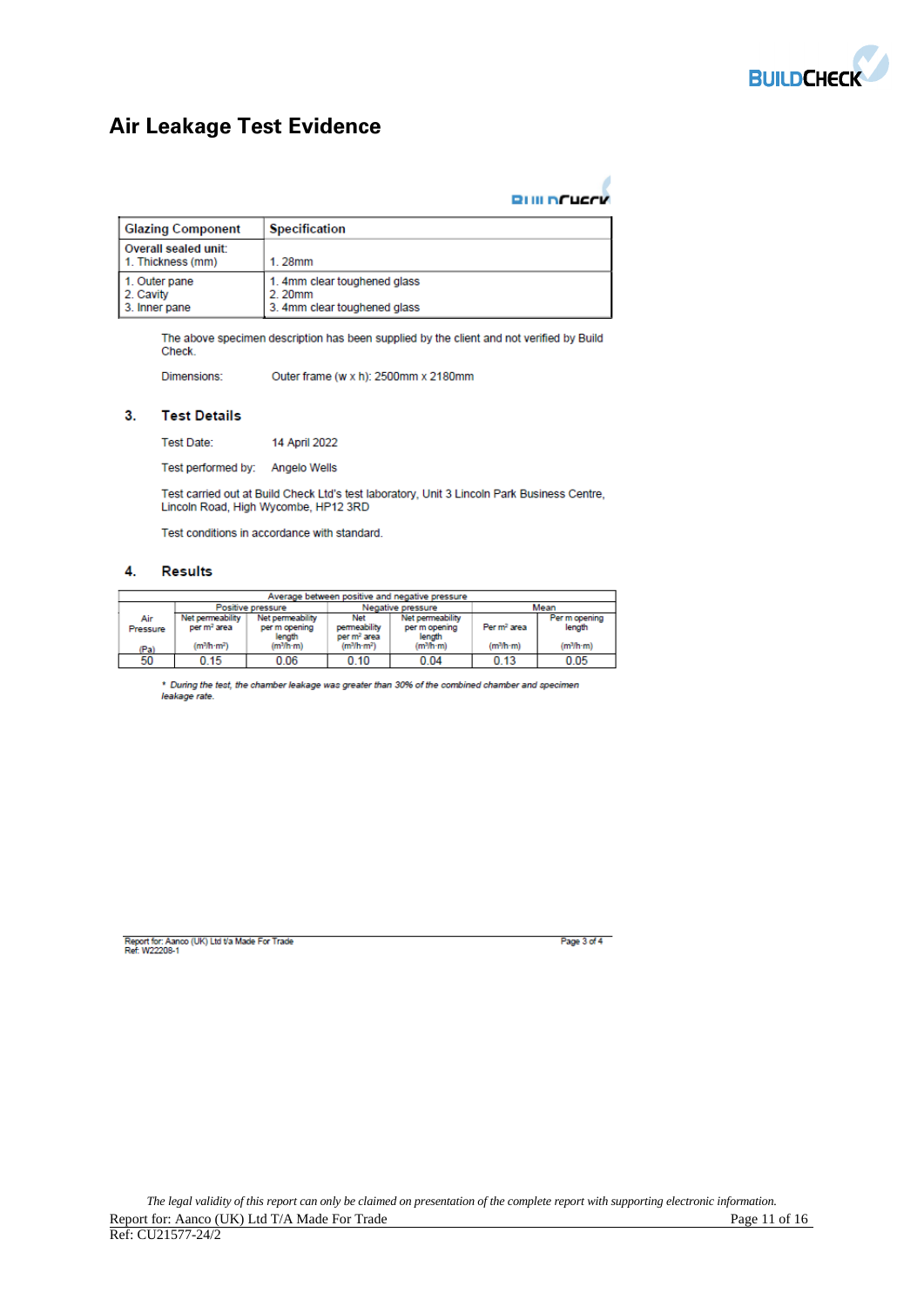

## **Appendix - Profile Drawings**

## **Head**



| <b>Material</b>                               | <b>Thermal Conductivity W/(m.K)</b> |
|-----------------------------------------------|-------------------------------------|
| PVC-U Rigid, BS EN 10077-2                    | 0.17                                |
| PVC Flexible, BS EN 10077-2                   | 0.14                                |
| Aluminium, BS EN 10077-2                      | 160.0                               |
| Soda Lime Glass, BS EN 10077-2                | 1.0                                 |
| Superspacer Premium, IFT Rosenheim report 13- | 0.15                                |
| 002649-PR02 (declared value)                  |                                     |
| Hot Melt Butyl, BS EN 10077-2                 | 0.24                                |
| Polyurethane Foam, BS 10456                   | 0.05                                |
| EPDM, BS EN 10077-2                           | 0.25                                |
| Polyamide, BS EN 10077-2                      | 0.30                                |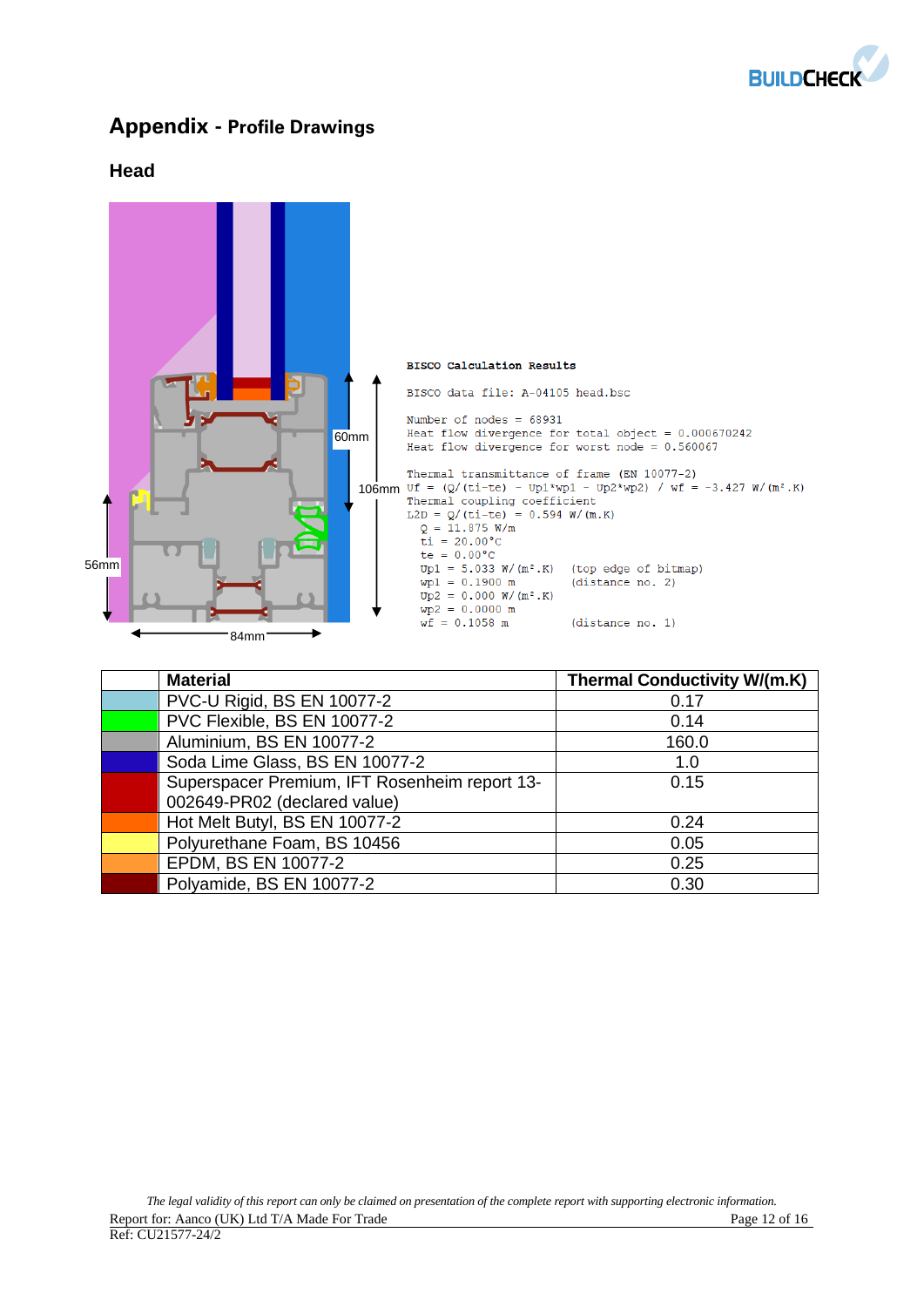



| <b>Material</b>                               | <b>Thermal Conductivity W/(m.K)</b> |
|-----------------------------------------------|-------------------------------------|
| PVC-U Rigid, BS EN 10077-2                    | 0.17                                |
| PVC Flexible, BS EN 10077-2                   | 0.14                                |
| Aluminium, BS EN 10077-2                      | 160.0                               |
| Soda Lime Glass, BS EN 10077-2                | 1.0                                 |
| Superspacer Premium, IFT Rosenheim report 13- | 0.15                                |
| 002649-PR02 (declared value)                  |                                     |
| Hot Melt Butyl, BS EN 10077-2                 | 0.24                                |
| Polyurethane Foam, BS 10456                   | 0.05                                |
| EPDM, BS EN 10077-2                           | 0.25                                |
| Polyamide, BS EN 10077-2                      | 0.30                                |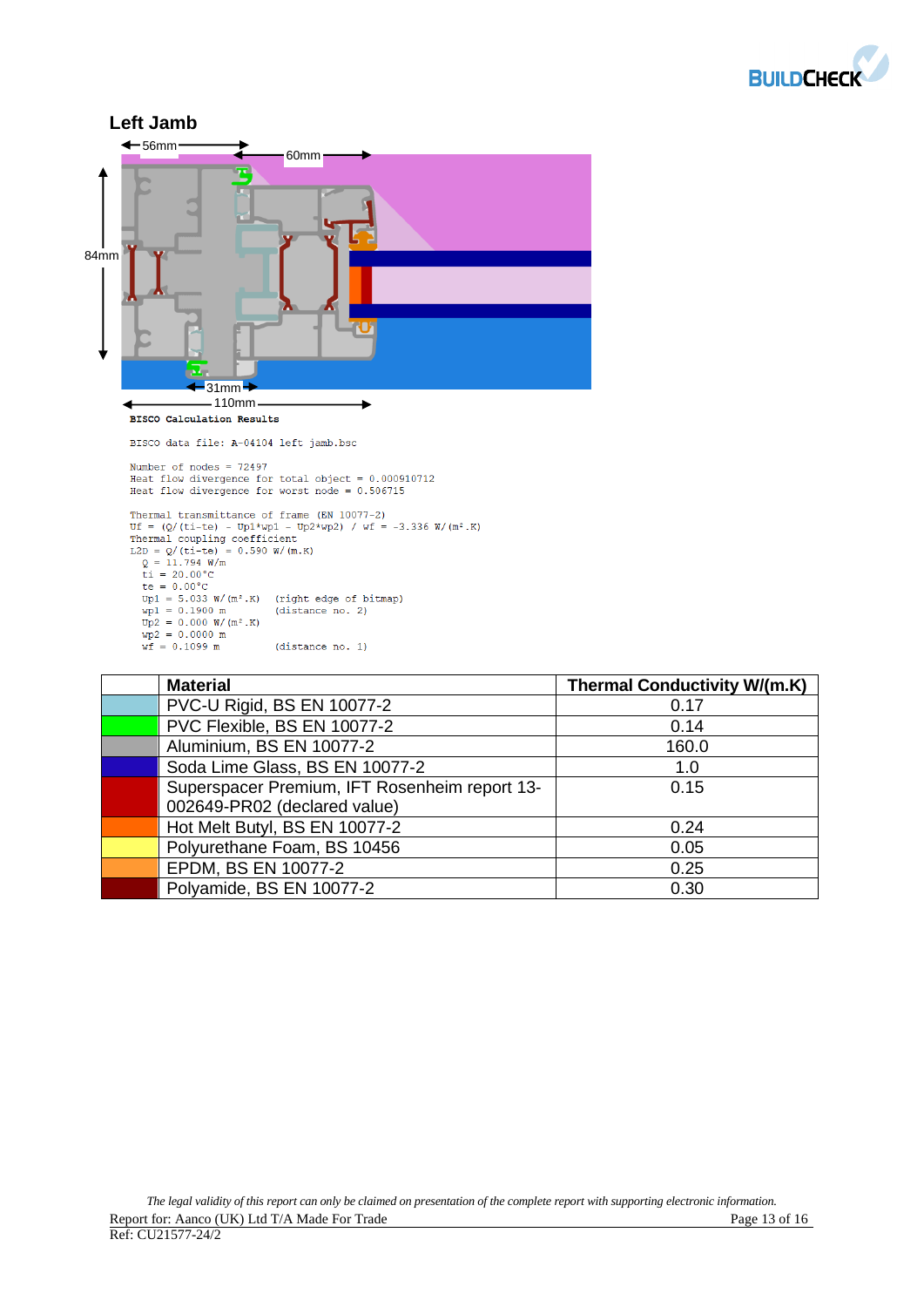



| <b>Material</b>                               | <b>Thermal Conductivity W/(m.K)</b> |
|-----------------------------------------------|-------------------------------------|
| PVC-U Rigid, BS EN 10077-2                    | 0.17                                |
| PVC Flexible, BS EN 10077-2                   | 0.14                                |
| Aluminium, BS EN 10077-2                      | 160.0                               |
| Soda Lime Glass, BS EN 10077-2                | 1.0                                 |
| Superspacer Premium, IFT Rosenheim report 13- | 0.15                                |
| 002649-PR02 (declared value)                  |                                     |
| Hot Melt Butyl, BS EN 10077-2                 | 0.24                                |
| Polyurethane Foam, BS 10456                   | 0.05                                |
| EPDM, BS EN 10077-2                           | 0.25                                |
| Polyamide, BS EN 10077-2                      | 0.30                                |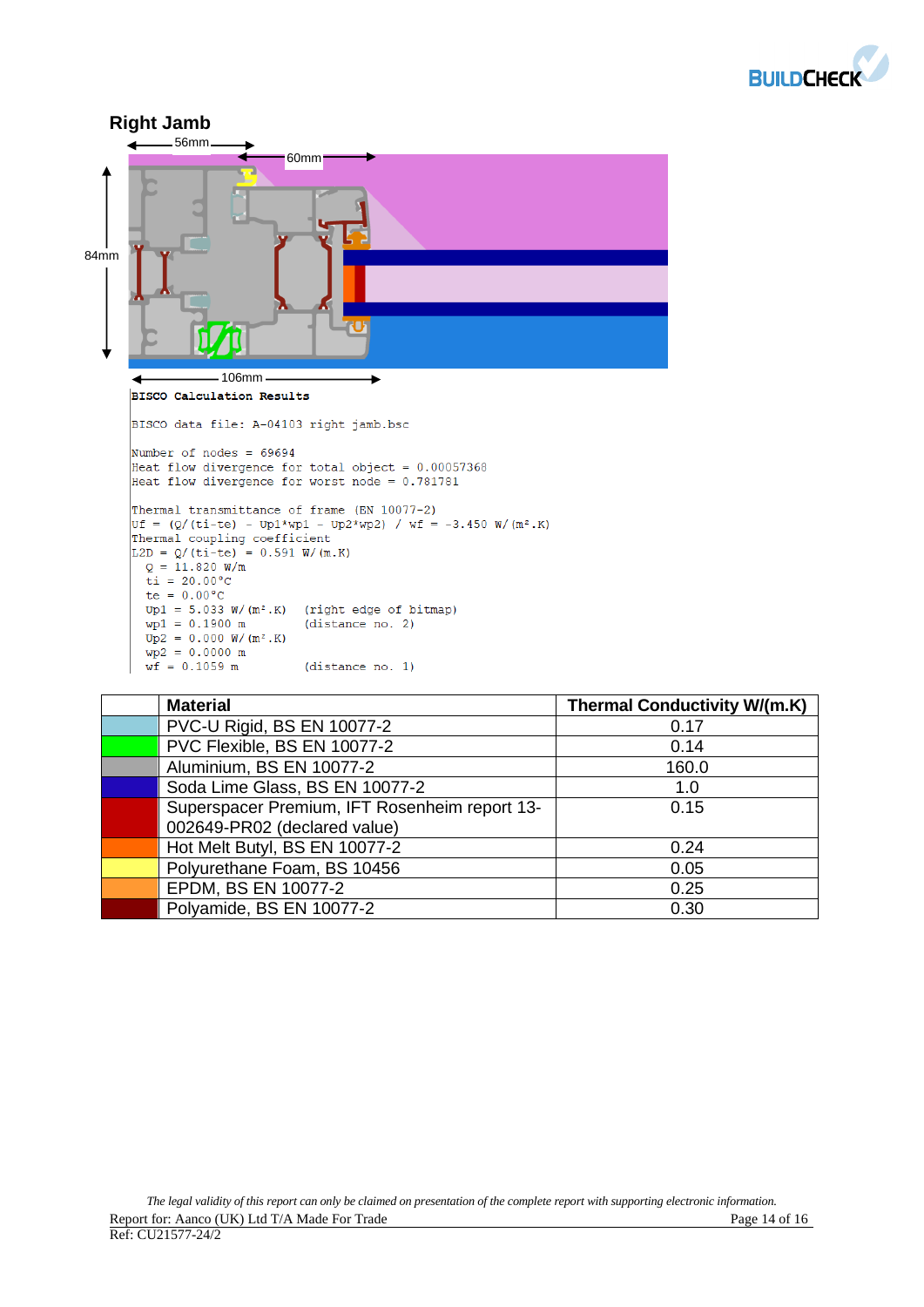

## **Threshold**



| <b>Material</b>                               | <b>Thermal Conductivity W/(m.K)</b> |
|-----------------------------------------------|-------------------------------------|
| PVC-U Rigid, BS EN 10077-2                    | 0.17                                |
| PVC Flexible, BS EN 10077-2                   | 0.14                                |
| Aluminium, BS EN 10077-2                      | 160.0                               |
| Soda Lime Glass, BS EN 10077-2                | 1.0                                 |
| Superspacer Premium, IFT Rosenheim report 13- | 0.15                                |
| 002649-PR02 (declared value)                  |                                     |
| Hot Melt Butyl, BS EN 10077-2                 | 0.24                                |
| Polyurethane Foam, BS 10456                   | 0.05                                |
| EPDM, BS EN 10077-2                           | 0.25                                |
| Polyamide, BS EN 10077-2                      | 0.30                                |